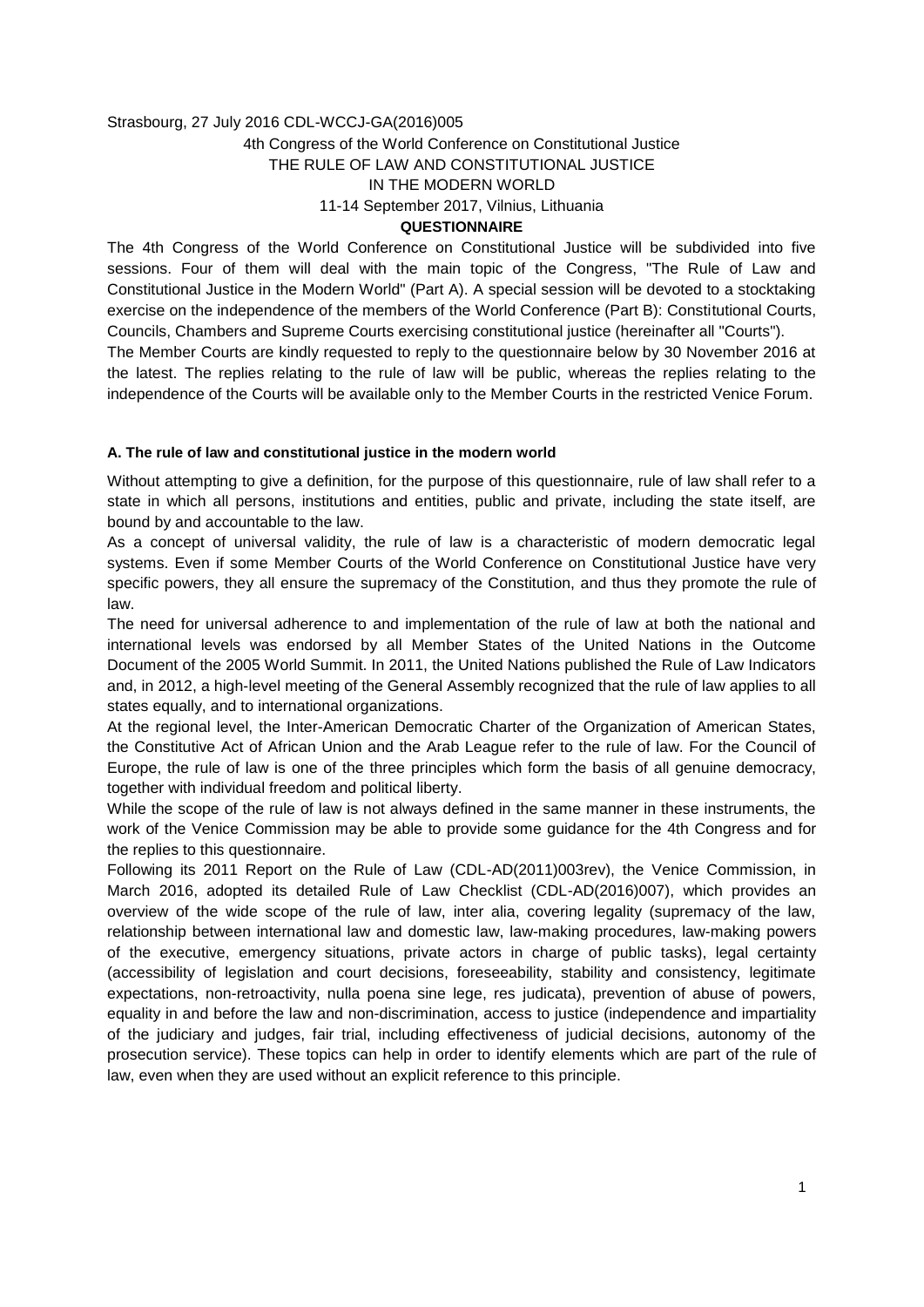In your replies to the questions below, **please briefly present the case-law of your Court whenever applicable.**

#### **I. The different concepts of the rule of law**

# **1. What are the relevant sources of law (e.g. the Constitution, case-law, etc.) which establish the principle of the rule of law in the legal system of your country?**

The principle of the rule of law (that generally means the 'rule of law' for us) has been provided for in the Constitution of the Republic of Estonia (Constitution) (available in English: [https://www.riigiteataia.ee/en/eli/521052015001/consolide\).](https://www.riigiteataja.ee/en/eli/521052015001/consolide) Subsections 3 (1) and (2) of the Constitution prescribe that governmental authority is exercised solely pursuant to the Constitution and laws which are in conformity therewith, and that generally recognised principles and rules of international law are an inseparable part of the Estonian legal system. According to  $\S$  4 of the Constitution, the activities of the *Riigikogu,* the President, the Government of the Republic and the courts are organised in accordance with the principles of separation and balance of powers. § 10 of the Constitution prescribes that the rights, freedoms and duties set out in the second chapter of the Constitution do not preclude other rights, freedoms and duties which arise from the spirit of the Constitution or are in accordance therewith, and which are in conformity with the principles of human dignity, social justice and democratic government founded on the rule of law.

The Supreme Court is the highest court in the Republic of Estonia. The Supreme Court is also the constitutional review court. The Supreme Court has played a fundamental role in defining and providing substance to the rule of law. In its case-law, the Supreme Court has addressed the rule of law as one of the founding principles of the Constitution (judgment no. 3-4-1-17-08, p. 26, in English [http://www.nc.ee/?id=1010;](http://www.nc.ee/?id=1010) judgment no. 3-4-1-32-14, p. 28, not available in English; judgment no. 3-4- 1-34-14, p. 33, not available in English). The founding principles of the Constitution form the core of the constitutional organisation of the Republic of Estonia and are the most important norms of the legal order (judgment no. 3-4-1-67-13, p. 49; not available in English).

### **2. How is the principle of the rule of law interpreted in your country? Are there different concepts of the rule of law: formal, substantive or other?**

The annotated edition of the Constitution has explained the rule of law applicable in Estonia as follows: "The concept of the rule of law has several meanings like most of the basic concepts of the organisation of state. The **formal and substantive** rule of law must be distinguished. The formal concept of the rule of law is divided into two. The rule of law in **a narrower formal sense** is a state of laws, i.e. a state that has legislation that is complied with. The rule of law in **a broader formal sense** is the organisation of state that, in addition to legislation that is complied with, has fundamental rights, separation of powers, independent courts and administration adhering to legislation. This concept overlaps with the concept of civil and liberal rule of law. The rule of law in **a substantive sense**  presumes political and ideological value judgment. Within the framework of the concept of the substantive rule of law, the civil and liberal and the social rule of law can be differentiated. The **civil and liberal rule of law** is a state where the fundamental rights, separation of powers, independent courts and administration adhering to legislation constitute crucial values. The **social rule of law** is a state with the primary purpose of establishing social justice. /—/ The rule of law as a fundamental principle has a complicated structure. **The important substance** thereof **includes**:

1) limitation of governmental authority by individual freedom and the principle of proportionality arising therefrom,

2) separation of powers,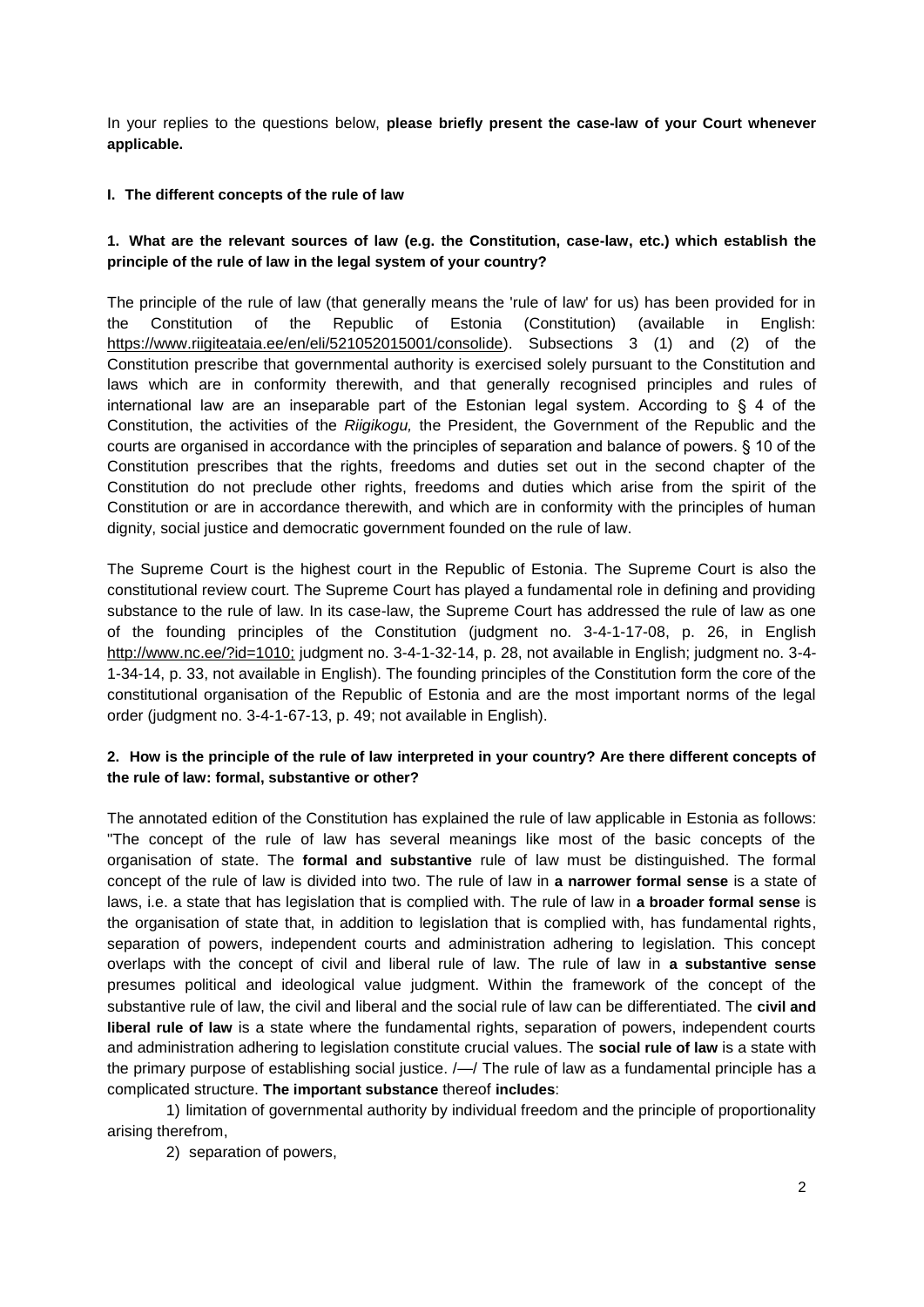- 3) legal certainty,
- 4) lawfulness of administration, and
- 5) legal protection guaranteed by independent courts."

# **3. Are there specific fields of law in which your Court ensures respect for the rule of law (e.g. criminal law, electoral law, etc.)?**

Chapter II of the Constitution, a part of which is also  $\S$  10 addressing the rule of law, primarily deals with relations between people and public authorities. The principle of the rule of law and subprinciples thereof have had a thorough and crucial effect on the judicial control of the legal order of Estonia that has regained its independence, e.g. in terms of **taxes and other public financial obligations**. In 1994 the Constitutional Review Chamber of the Supreme Court took the view in case no. **III-4/A-5/94** (in English [http://www.nc.ee/?id=482\)](http://www.nc.ee/?id=482) concerning the tax exemption applied to farm lands for five years, which was abolished by the legislator within that period, that "the validity of the principles of a state based on democracy, social justice and the rule of law means that in Estonia the general principles of law recognised within the European legal space are in force. Pursuant to the Preamble of the Constitution, the Estonian state is founded on liberty, justice and law. In a state founded on liberty, justice and law the general principles of law are in force." In case no. **3-4-1-27-13** (in Englis[h](http://www.riigikohus.ee/?id=1495) [http://www.riigikohus.ee/?id=1495\)](http://www.riigikohus.ee/?id=1495) concerning the rates of water abstraction charge and of charge for extraction of mineral resource reserves belonging to the state, the Constitutional Review Chamber repealed regulations that were established in conflict with the principle of legitimate expectation and infringed the freedom of entrepreneurial activity.

Thereafter the Supreme Court has also repeatedly addressed the principle of legal certainty arising from the rule of law, which in the most general sense should create certainty in regard to the current legal situation, **in matters concerning the ownership reform** (e.g. judgments in cases no. **3-4-1-6-98**, in English [http://www.nc.ee/?id=459,](http://www.nc.ee/?id=459) which held that termination of payment of compensation for unlawfully expropriated property which was destroyed to persons who had already started to exercise their rights was in conflict with the principles of legal certainty and lawful expectation; no. **3-4-1-20-04**, in English [http://www.nc.ee/?id=396,](http://www.nc.ee/?id=396) where the court considered the general *vacatio legis* of the amendment to the Dwelling Act and Principles of Ownership Reform Act sufficient; no. **3-4-1-16-05**, in English [http://www.nc.ee/?id=581,](http://www.nc.ee/?id=581) which concerned the understandability of the transitional provision in the matter of the right of pre-emption upon transfer of structure as movable for charge). Within the framework of the ownership reform, the rule of law was also treated from the point of view of good administration and proportionality (judgment in case **3-4-1-1-03**, in English [http://www.nc.ee/?id=418,](http://www.nc.ee/?id=418) which found that the requirement that it is always necessary to organise a new auction for the privatisation of free land if the results of an auction are not approved is not indispensable for the achievement of the objectives of privatisation of land by auction).

**In matters of relations between local governments and the state** the Supreme Court has also repeatedly referred to the principle of the rule of law and sub-principles thereof (e.g. judgments in case no. **3-4-1-17-08**, in English [http://www.nc.ee/?id=1010,](http://www.nc.ee/?id=1010) according to which a local government can invoke the principle of legal clarity as a part of the principle of a state based on the rule of law that gives rise to the principle of legal clarity that the legislator must consider when regulating the relations between local governments and the state; no. **3-4-1-7-09**, according to which the legislator must consider the principle of legal certainty that forms a part of the principle of a state based on the rule of law when regulating the relations between local governments and the state; no. **3-4-1-30-15** that found that arising from the principles of the democratic rule of law and unitary state, the legal framework of court proceedings must also apply to mayors or rural municipality mayors in a uniform manner and the criminal proceedings cannot be conducted depending on the discretion of a local government in granting a permission to exclude a mayor or rural municipality mayor from office).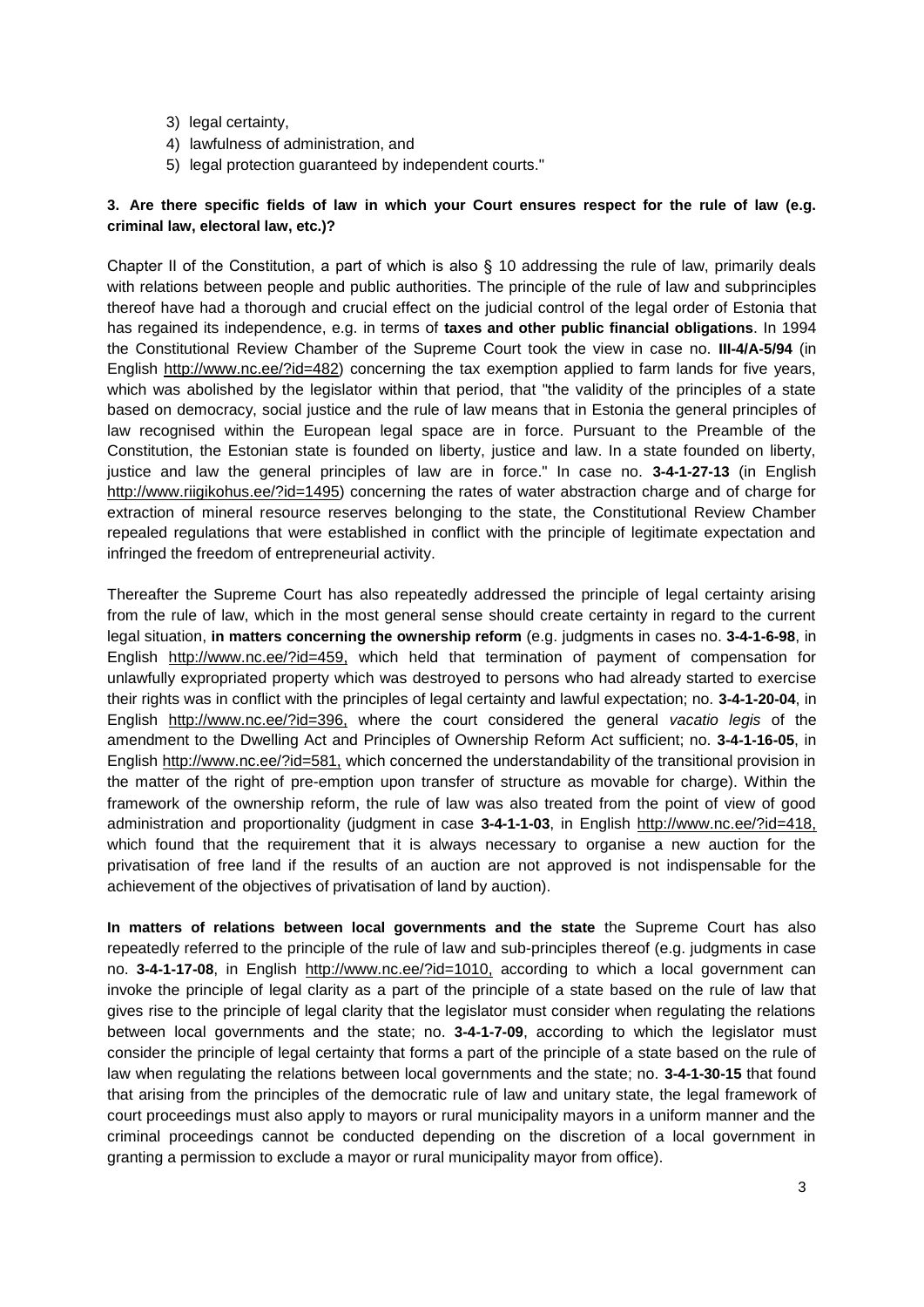#### **4. Is there case-law on the content of the principle of the rule of law? What are the core elements of this principle according to the case-law? Please provide relevant examples from case-law.**

The principle of the rule of law comprises several sub-principles - the general principles of law recognised at the international level, particularly within the European legal space. The Constitutional Review Chamber of the Supreme Court has mainly addressed the following as the substance of the principle of the rule of law:

- the principle of legal certainty (e.g. judgment in case no. 3-4-1-32-14: the legal force of a court judgment guarantees legal certainty that forms an essential part of the rule of law that is one of the founding principles of the Constitution (§ 10 of the Constitution). Legal certainty protects the persistence of national decisions, guaranteeing that they cannot be arbitrarily changed on a retroactive basis, but only under reasoned exceptional circumstances; judgment in case **3-4- 1-24-11:** § 10 of the Constitution gives rise to the rule of law that includes the principle of legal certainty. The principle of legal certainty, in turn, includes the principle of legitimate expectation and *vacatio legis;* judgment in case no. **3-4-1-7-09**: the legislator must consider the principle of a state based on the rule of law, a part of which is the principle of legal certainty, when regulating the relations between local governments and the state. Legal certainty demands, among other things, that the subjects of law could be certain of the standing of the enacted norms (principle of legitimate expectation); judgments in cases no. **3-4-1-33-05**, in English [http://www.nc.ee/?id=583,](http://www.nc.ee/?id=583) and **3-4-1-16-05**, in English [http://www.nc.ee/?id=581:](http://www.nc.ee/?id=581) § 10 of the Constitution gives rise to the principle of legal certainty. Legal certainty means the clarity as to the content of the valid norms (principle of legal clarity) as well as certainty as to the standing of the enacted norms (principle of legitimate expectation); judgment in case no. **3-4-1- 20-04**, in English [http://www.nc.ee/?id=396:](http://www.nc.ee/?id=396) the principle of legal certainty is based on § 10 of the Constitution. In the most general sense this principle should create certainty in regard to the current legal situation. Legal certainty means clarity in regard to the content of valid norms (principle of legal clarity) as well as certainty that the enforced norms shall remain in force (principle of legitimate expectation));
	- **o the principle of legal clarity** (e.g. judgment in case no. **3-4-1-34-14**: legal clarity forms a part of the rule of law. Pursuant to the preamble of the Constitution the rule of law is one of the founding principles of the Estonian statehood; judgment in case **3-4-1-17- 08**, in English [http://www.nc.ee/?id=1010:](http://www.nc.ee/?id=1010) legal clarity, i.e. the certainty about the content of valid law, constitutes one of the foundations of a state based on the rule of law. Pursuant to the preamble of the Constitution the principle of a state based on the rule of law is one of the founding principles of the Estonian statehood. A local government can invoke the principle of legal clarity as a part of the principle of a state based on the rule of law; judgment in case no. **3-4-1-33-05**, in Englis[h](http://www.nc.ee/?id=583) [http://www.nc.ee/?id=583:](http://www.nc.ee/?id=583) pursuant to the principle of legal clarity a person must be able to predict with sufficient clarity the legal consequences of his or her acts. Besides, the principle of legal clarity constitutes a specification of the prohibition of arbitrariness of the state, established in § 13(2) of the Constitution; judgment in case no. **3-4-1-2-05**, in English [http://www.nc.ee/?id=382:](http://www.nc.ee/?id=382) the principle of legal clarity arises from the requirement that a person must have a reasonable possibility to foresee the legal consequences in which his or her activity may result - a person must be able, on the basis of legal norms, to foresee the behaviour of public authority);

#### **o the principle of legitimate expectation** (e.g. judgment in case no. **3-4-1-27-13**, in

English [http://www.riigikohus.ee/?id=1495:](http://www.riigikohus.ee/?id=1495) the principle of legitimate expectation is an important component of the principle of the state based on the rule of law; judgment in case no. **3-4-1-24-11**: the substantive scope of protection of the principle of legitimate expectation includes the reasonable expectation of a person that the rights granted to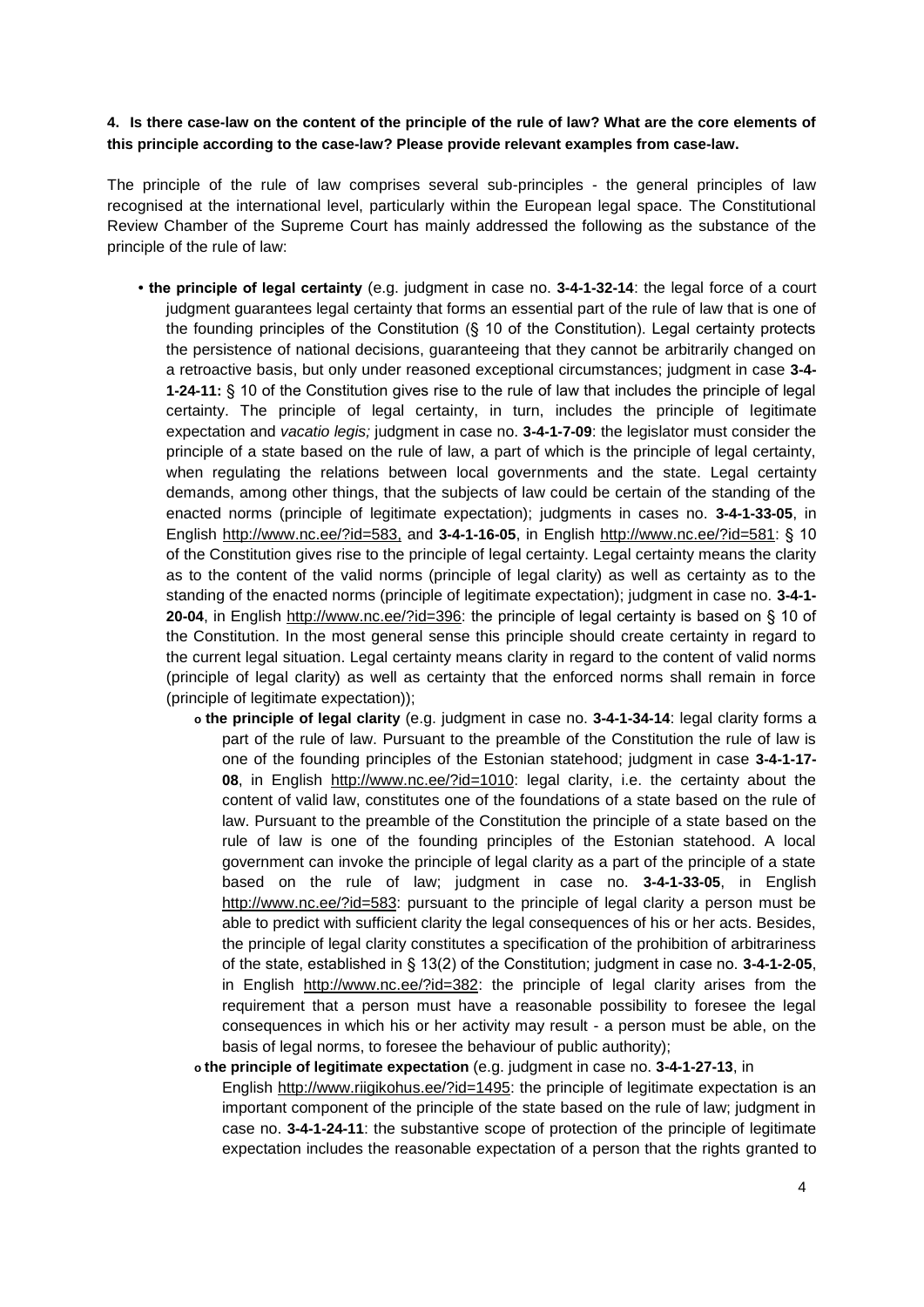and obligations imposed on him or her by the legal order shall remain stabile and shall not change dramatically in a direction unfavourable for him or her);

- **o the** *vacatio legis* **principle** (e.g. judgment in case no. **3-4-1-27-13**, in English [http://www.riigikohus.ee/?id=1495:](http://www.riigikohus.ee/?id=1495) the *vacatio legis* principle is not a part of the principle of legitimate expectation, although both of them are a part of the principle of legal certainty. The requirement arising from the *vacatio legis* principle is that, prior to entry into force of amendments, persons concerned must have sufficient time for examining the new legislation and taking it into account in their activities. Sufficient *vacatio legis* does not preclude, in itself, infringement or breach of legitimate expectation; judgment in case no. **3-4-1-20-04**, [http://www.nc.ee/?id=396:](http://www.nc.ee/?id=396) under the principle of legal certainty, when creating a new legal order, the legislator must guarantee that the addressees of law have sufficient time for re-arranging their activities);
- **o the** *nullum crimen nulla poena sine lege (certa)* **principle** (e.g. judgment in case no. **3- 4-1-16-10**, in English [http://www.riigikohus.ee/?id=1302:](http://www.riigikohus.ee/?id=1302) § 23(1) of the Constitution expresses the most important principle of the penal law of a state based on the rule of law which is *nullum crimen nulla poena sine lege* - an act cannot be considered an offence and a person cannot be punished for committing such an act if it does not constitute an offence under the law. From  $\S$  23(1) of the Constitution arises the requirement for specification applicable in penal law *(nullum crimen nulla poena sine lege certa).* According to that both the act for which the law prescribes a punishment and the punishment shall be clearly specified.)
- **o the** *ne bis in idem* **principle** (e.g. judgment in case no. **3-4-1-10-04**, in English [http://www.nc.ee/?id=399:](http://www.nc.ee/?id=399) the prohibition of repeated punishment is related to the principle of legal certainty, protecting a person from the arbitrariness of the state).

### **5. Has the concept of the rule of law changed over time in case-law in your country? If so, please describe these changes referring to examples.**

The concept of the rule of law has basically not changed very much over time. It may rather be said that the treatment of the principle of the rule of law and sub-principles covered by it has been modified and specified over time, depending on which part of the extensive content of the principle of the rule of law has been in need of unfolding in a specific court case. See also the reply to question no. 10 (Part A).

# **6. Does international law have an impact on the interpretation of the principle of the rule of law in your country?**

In drafting the Constitution passed in 1992, the former constitutions (1920, 1938) of the Republic of Estonia as well as international legislation, incl. the Convention for the Protection of Human Rights and Fundamental Freedoms, were followed. Subsection 3 (1) of the Constitution prescribes that generally recognised principles and rules of international law are an inseparable part of the Estonian legal system.

The Supreme Court has already explained in its earlier case-law that in democratic states the laws and general principles of law developed in the course of history are observed in law-making as well as in implementation of law, including in the administration of justice. The Supreme Court added that when creating the general principles of Estonian law the general principles of law developed by the institutions of the Council of Europe and the European Union should be taken into consideration alongside the Constitution (judgment no. III-4/A-5/94; in Engli[sh http://www.nc.ee/?id=482\).](http://www.nc.ee/?id=482)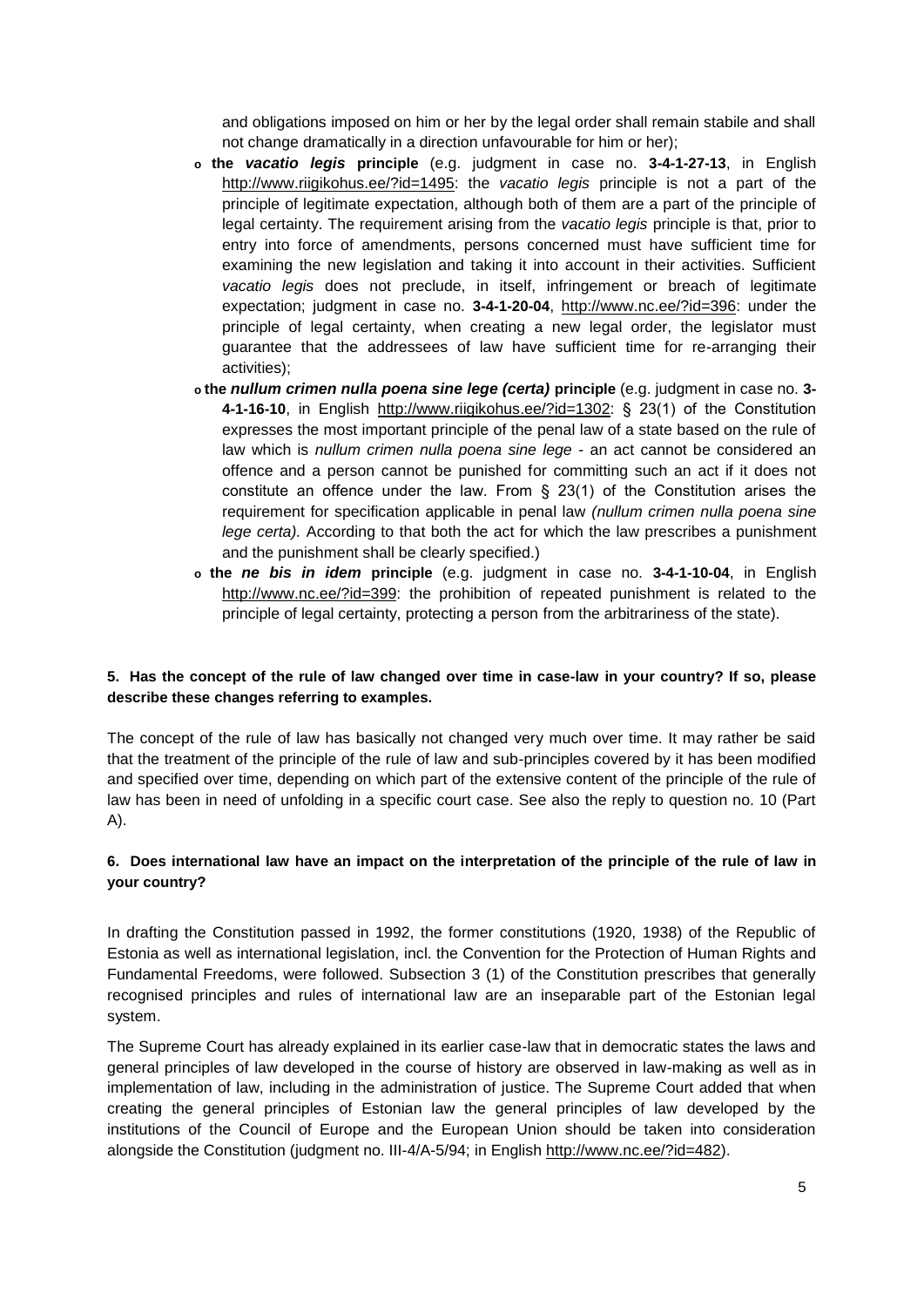The frequency of applying the case-law of the European Court of Human Rights (ECHR) in the decisions of the Supreme Court allows for recognition that the Convention and practice in the application thereof has found a firm place in the case-law of the Supreme Court. The Supreme Court has applied the case-law of the ECHR in interpreting the Constitution as well as laws. The Supreme Court has also relied on the case-law of the ECHR in declaring several provisions of law unconstitutional. In constitutional review cases, the Supreme Court has relied on or considered the case-law of the ECHR in addressing, for instance, the obligation to notify of a covert surveillance operation (judgment no. 3-4-1-42-13; in Engli[sh http://www.riigikohus.ee/?id=1496\)](http://www.riigikohus.ee/?id=1496) and fundamental rights of prisoners (e.g. the right to receive long-term visits: judgment no. 3-4-1-9-10, in Engli[sh](http://www.riigikohus.ee/?id=1298)  [http://www.riigikohus.ee/?id=1298;](http://www.riigikohus.ee/?id=1298) the size of the floor area provided to a prisoner: judgment no. 3-4-1- 9-14, not available in English; the prisoners' right to vote: judgment no. 3-4-1-215, in Engli[sh](http://www.riigikohus.ee/?id=1601)  [http://www.riigikohus.ee/?id=1601\).](http://www.riigikohus.ee/?id=1601)

#### **II. New challenges to the rule of law**

### **7. Are there major threats to the rule of law at the national level or have there been such threats in your country (e.g. economic crises)?**

No major threats to the application of the rule of law have been experienced.

During the economic recession there were court cases related to the issue that the state decreased the financial benefits promised earlier (public sector pensions) or increased charges to a greater extent than promised earlier (in the field of the environment). In the event of the foregoing cases, the violation of the principle of legitimate expectation (along with the relevant fundamental rights - the right of ownership, fundamental right of equality, freedom to conduct business) was primarily under consideration.

The Supreme Court had four constitutional disputes in connection with the decrease in public sector pensions. Two of them concerned the benefits related to the office of judges - the principles of recalculating the judge's old-age pension were changed (judgment no. 3-4-1-1-14, in Englis[h:](http://www.riigikohus.ee/?id=1516) [http://www.riigikohus.ee/?id=1516\)](http://www.riigikohus.ee/?id=1516) and the payment of the survivor's pension to a judge's family member was limited (judgment no. 3-4-1-21-15; not available in English). In both cases the Supreme Court declared the provisions under dispute unconstitutional and invalid.

The Supreme Court also declared the provisions related to the recalculation of pensions of police officers and Border Guard officials unconstitutional (judgment no. 3-4-1-18-14; not available in English), but dismissed the request for recalculation of pensions of the officials of the National Audit Office (judgment no. 3-4-1-1-15, in Englis[h: http://www.riigikohus.ee/?id=1597\).](http://www.riigikohus.ee/?id=1597)

The Supreme Court declared the increase in environmental charges - at a higher rate than set out in the previous law - unconstitutional due to the violation of the principle of legitimate expectation (judgment no. 3-4-1-27-13, in Englis[h: http://www.riigikohus.ee/?id=1495\).](http://www.riigikohus.ee/?id=1495)

Cases related to prejudicing the right of recourse to the court can also be considered related to the rule of law. In order to alleviate the financially complicated situation, the state considerably increased state fees charged for having recourse to the court. The Supreme Court found that the state fee rates were so high that they unconstitutionally hindered having recourse to the court. Since 2011 the Supreme Court has addressed the constitutionality of state fee rates 74 times and in most of the cases the provision under dispute has been declared unconstitutional and invalid (first important judgment no. 3- 2-1-62-10; in Englis[h: http://www.riigikohus.ee/?id=1297\).](http://www.riigikohus.ee/?id=1297)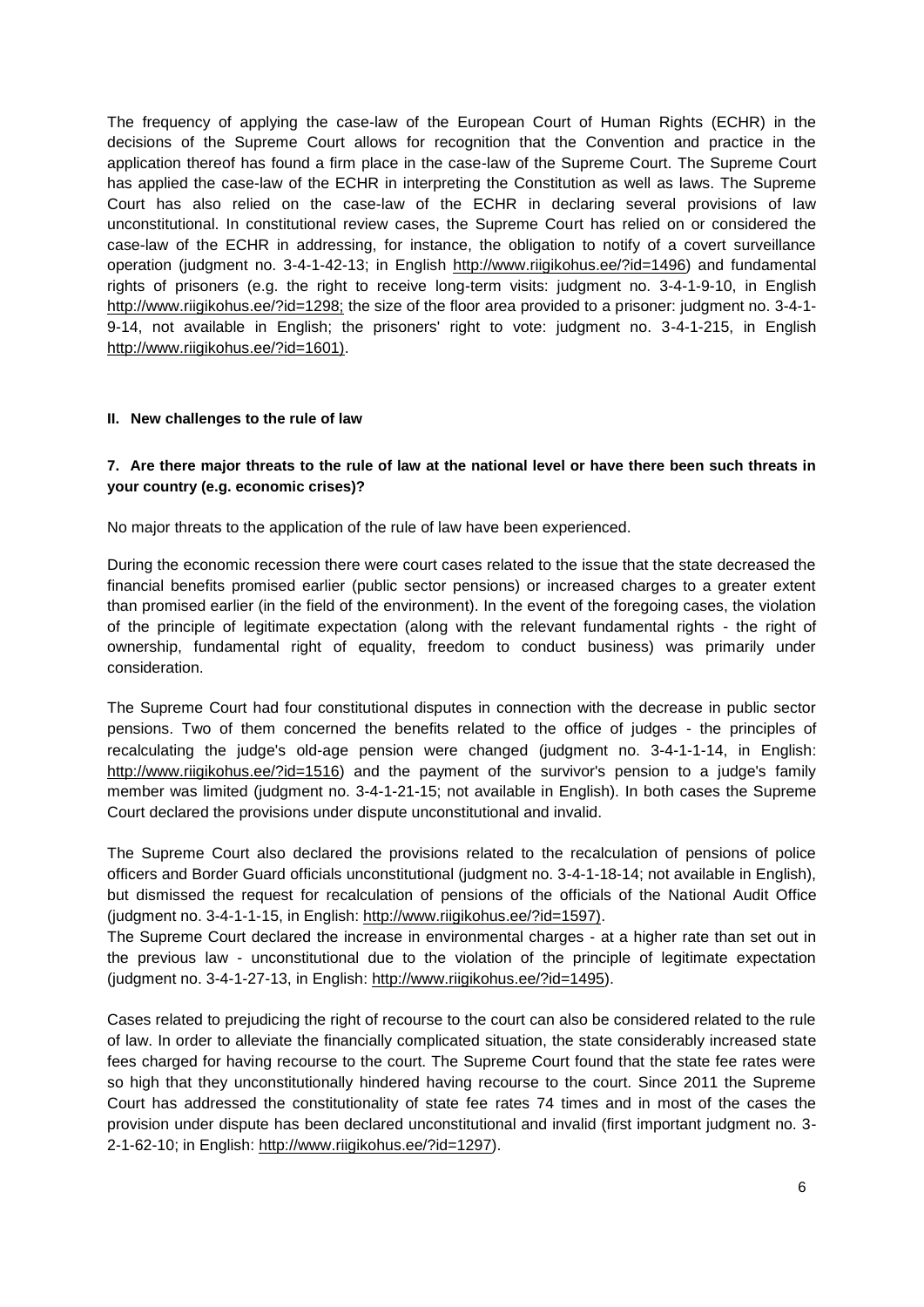### **8. Have international events and developments had a repercussion on the interpretation of the rule of law in your country (e.g. migration, terrorism)?**

International events have not had a significant effect on the interpretation and application of the rule of law in Estonia, either. Up to now, migration to Estonia has not been so extensive that it would cause a pressure to make any concessions in application of the requirements arising from the rule of law. It is also impossible to point out that, for instance, the growth of terrorism in the world has had any effect on the consideration of the rule of law in the Estonian criminal procedure law.

**9. Has your Court dealt with the collisions between national and international legal norms? Have there been cases of different interpretation of a certain right or freedom by your Court compared to regional / international courts (e.g. the African, Inter-American or European Courts) or international bodies (notably, the UN Human Rights Committee)? Are there related difficulties in implementing decisions of such courts / bodies? What is the essence of these difficulties? Please provide examples.**

In constitutional review cases the Supreme Court primarily reviews whether national norms comply with the Constitution. Thereby, in interpreting the Constitution the Supreme Court considers - if necessary and possible - international legal norms, particularly the Convention for the Protection of Human Rights and Fundamental Freedoms and the case-law of the ECHR in applying the latter, but also other international instruments (e.g. the European Social Charter, Convention on the Rights of the Child, etc.). (The compliance of the national law with the European Union Law is primarily reviewed by instance courts). As the Supreme Court interprets the Constitution on the basis of international legal norms (substantially incorporating international legal norms into the Estonian legal order), no major conflicts have arisen in this field. This approach is also supported by subsection 123 (1) of the Constitution, pursuant to which the Republic of Estonia may not enter into international treaties which are in conflict with the Constitution.

In a situation where the ECHR establishes in its decision that the Estonian state has violated the Convention, the Estonian legislation prescribes a mechanism for the execution of the decision of the ECHR. In such event a petition for review can be filed with the Supreme Court for a new hearing of the court case. No such situation has emerged where in the course of the review procedure a national norm has been declared unconstitutional.

One of the recent examples of how the Supreme Court has applied the case-law of the ECHR in evaluating the constitutionality is the judgment of the Supreme Court of 20 June 2014 in case no. 34-1- 9-14 (not available in English) where the court assessed the compliance of the norm regulating the size of the personal space of a prisoner with the Constitution (prohibition provided for in § 18 of the Constitution to subject someone to torture or to cruel or degrading treatment or punishment).

The Supreme Court did not find that the floor area prescribed for a prisoner in the prison was in conflict with the Constitution of the Republic of Estonia or the Convention.

#### **III. The law and the state**

### **10. What is the impact of the case-law of your Court on guaranteeing that state powers act within the constitutional limits of their authority?**

At present the Supreme Court does not have to deal very often with the questions of whether the state follows the basic requirements arising from the rule of law - consideration of the fundamental rights and the principle of proportionality (in connection with passing laws and functioning of administration), compliance with parliamentary reservation, guarantee of judicial control. The Supreme Court had to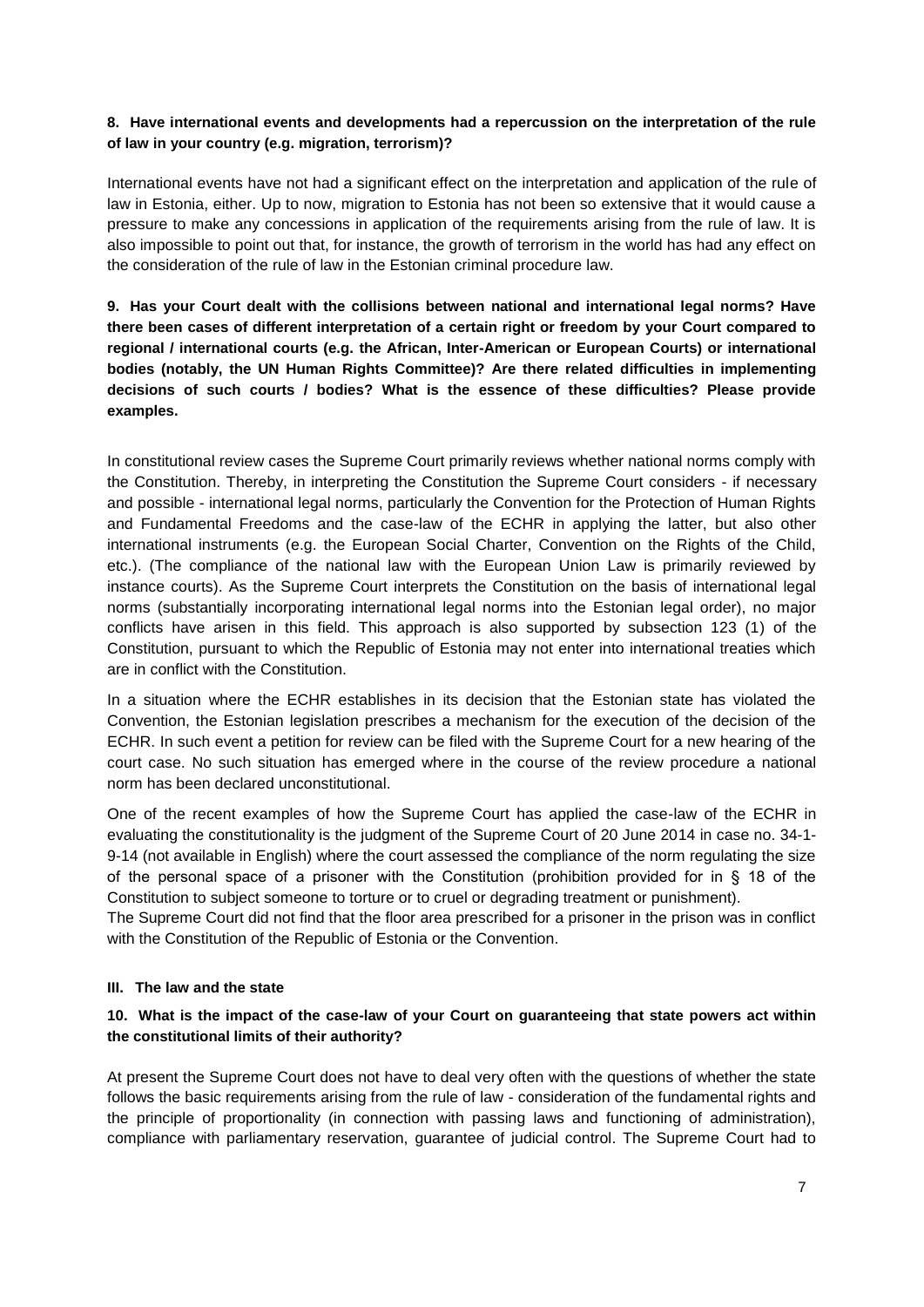address such questions particularly after the Republic of Estonia regained its independence and after the change in the legal order in the 1990s, when the Supreme Court was also re-established. However, the legal order has developed over time and the need for such decisions has gradually decreased.

The decisions of the Supreme Court have definitively played a crucial role in developing the dogmatics of fundamental rights and especially the principle of proportionality (the Constitutional Review Chamber of the Supreme Court mentioned the principle of proportionality for the first time in judgment no. 3-4-1 3-97 made in 1997; in Engli[sh http://www.nc.ee/?id=465\).](http://www.nc.ee/?id=465) The case-law of the Supreme Court has also been decisive in providing substance to the parliamentary reservation (i.e. a question about the extent to which the legislator may authorise the executive power to decide on the matters pertaining to fundamental rights) (see, for instance, case no. III-4/A-1/94 where the legislator had left the decision on the application of special measures of the police to be made by the security police officers, in Englis[h:](http://www.nc.ee/?id=379)  [http://www.nc.ee/?id=379;](http://www.nc.ee/?id=379) or judgment no. 3-4-1-29-13 where the legislator had authorised a judicial clerk to determine procedural expenses instead of a judge, in Englis[h: www.riigikohus.ee/?id=1499\).](http://www.riigikohus.ee/?id=1499)

However, the Supreme Court has also had to adjudicate a matter on how much the parliament may assign its sovereignty when participating in the activities of international organisations (judgment no. 3 4-1-6-12, in Englis[h: http://www.riigikohus.ee/?id=1347\).](http://www.riigikohus.ee/?id=1347)

# **11. Do the decisions of your Court have binding force on other courts? Do other / ordinary courts follow / respect the case-law of your Court in all cases? Are there conflicts between your Court and other (supreme) courts?**

The Supreme Court is the highest court in the Estonian court system (the court of cassation consisting of three relevant chambers - Criminal, Civil and Administrative Law Chamber). As Estonia does not have a separate constitutional court, the Supreme Court also performs the duties of the constitutional review court.

The Constitutional Review Chamber of the Supreme Court adjudicates constitutional review cases if a case is brought by an ordinary court (a court of first instance or circuit court). The chairman of the Constitutional Review Chamber is the Chief Justice of the Supreme Court who shall appoint the other members from among the members of the Criminal, Civil and Administrative Law Chambers (under the principle of rotation). If a constitutional review case is brought by any (Criminal, Civil or Administrative Law) Chamber of the Supreme Court, the case is adjudicated by the Supreme Court *en banc.*

The constitutional review judgments are binding on the courts of lower instances, because after the adjudication of a constitutional matter in the Supreme Court, the participants in the proceedings can contest the decision of the court of lower instance and the final stage is the Supreme Court (in cassation proceedings). If the position of the court of lower instance is in conflict with the view taken in the constitutional review decision of the Supreme Court, the (relevant Chamber of the) Supreme Court can annul the judgment of the court of lower instance (due to the improper application of substantive law). At the same time, if the relevant Chamber of the Supreme Court wants to change an earlier view taken by the Supreme Court in the constitutional review case, the case will be referred to the Supreme Court *en banc*.

No considerable conflicts have arisen between the Supreme Court (as the constitutional court) and ordinary courts. As the Supreme Court is the court of cassation as well as the constitutional court, the conflicts between courts of higher instances are precluded as a result of the peculiarity of the Estonian court system.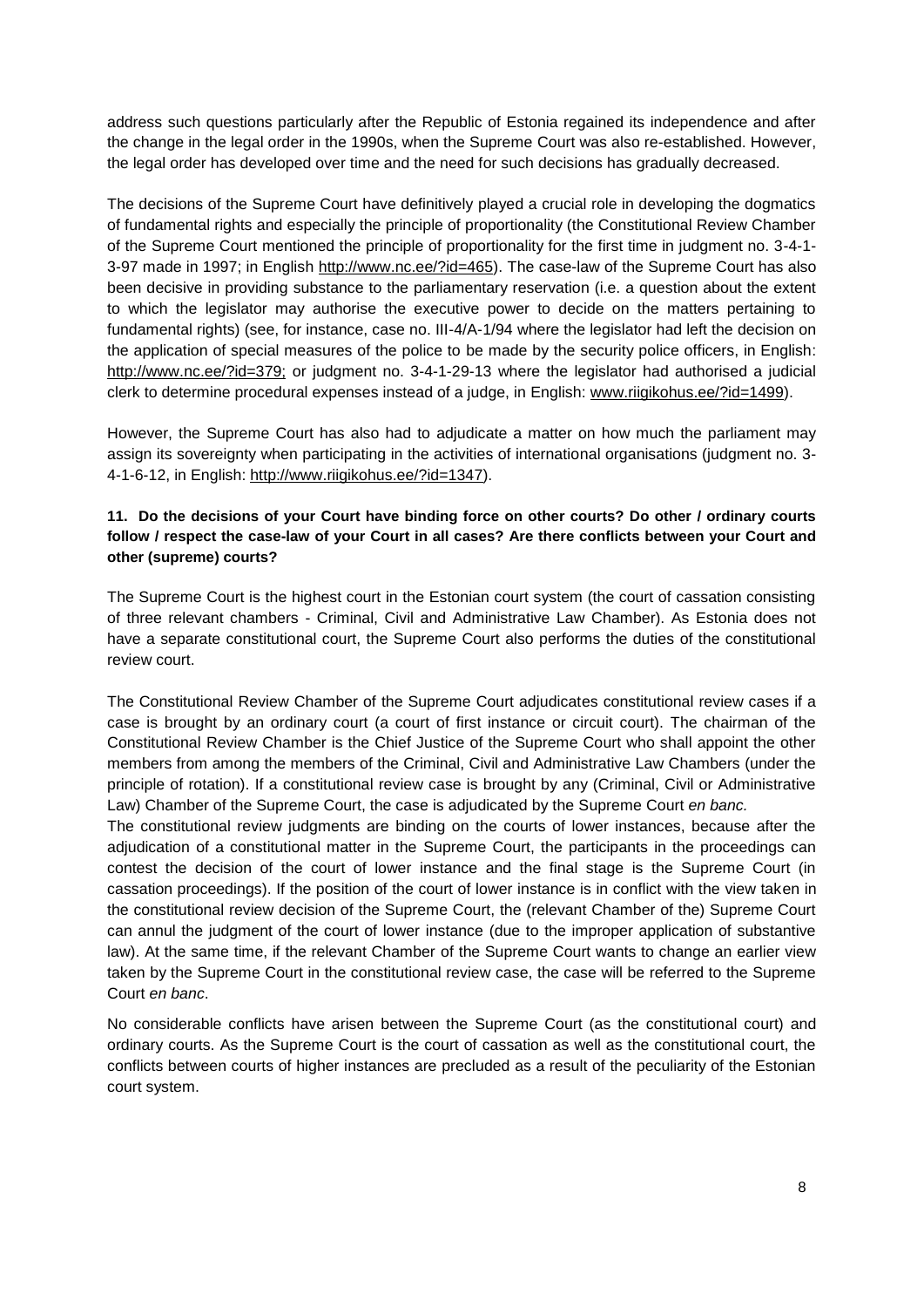**12. Has your Court developed / contributed to standards for law-making and for the application of law? (e.g. by developing concepts like to independence, impartiality, acting in accordance with the law, non bis in idem, nulla poena sine lege, etc.).**

The Supreme Court has made a significant contribution to the development of standards for lawmaking and for the application of law. From the law-making perspective, the explanations of the Supreme Court given in providing substance to parliamentary reservation, i.e. the principle of importance, the obligation to guarantee fundamental rights, the principle of equal treatment and the principle of proportionality have been the most important.

Pursuant to subsection 4 (1) of the Constitutional Review Court Procedure Act (available in English: [https://www.riigiteataja.ee/en/eli/521012014004/consolide\),](https://www.riigiteataja.ee/en/eli/521012014004/consolide)) the Supreme Court shall, *inter alia,* verify the conformity of a refusal to issue a legislative act with the Constitution. Thus, for instance, the judgments of the Supreme Court concerning the state liability served as a basis for the development of the respective regulatory framework. Namely, the Supreme Court declared the following unconstitutional: 1) the failure to pass such legislation that would allow to pay a salary or other equivalent compensation to a judge whose service relationship is suspended for the duration of criminal proceedings (judgment no. 3-3-1-59-07; in English [http://www.nc.ee/?id=1013\);](http://www.nc.ee/?id=1013) 2) the lack of a regulatory framework of compensation to a fair extent for lawful proprietary damage caused by exclusion from office in pre-trial criminal proceedings (judgment no. 3-3-1-15-10; in Englis[h](http://www.riigikohus.ee/?id=1357) [http://www.riigikohus.ee/?id=1357\);](http://www.riigikohus.ee/?id=1357) and 3) the lack of a regulatory framework of compensation for unlawful proprietary damage caused by exclusion from office in pre-trial criminal proceedings (judgment no. 3-3-1-35-10, in English [http://www.riigikohus.ee/?id=1356\).](http://www.riigikohus.ee/?id=1356)

The case-law of the Supreme Court includes several examples of how the Supreme Court has given a signal to the legislator of the need to amend a legal norm, even if the unconstitutionality of the norm has not been established in a specific case. For instance, in verifying the constitutionality of the Notary Fees Act, the Supreme Court *en banc* drew the attention of the legislator to the fact that although the norm verified was in compliance with the Constitution in the case adjudicated, in another context the application of § 30 of the Notary Fees Act might not lead to a constitutional result and, thus, it is reasonable to amend the provision (judgment no. 3-2-1-169-12, p. 67; not available in English). When verifying the constitutionality of the Code of Enforcement Procedure, the Supreme Court *en banc* was of an opinion that the enforcement officer's right to impose a coercive payment on a parent who impedes enforcement in a case concerning access to a child is not unconstitutional. Thereby, the Court *en banc* drew attention to the fact that the procedure for the enforcement of a specific judicial decision that regulates a parent's access to a child as a whole has not been regulated clearly enough in the Code of Enforcement Procedure, due to which these provisions would need supplementation or amendment in order to ensure clear procedure for enforcement of a judicial decision that regulates a parent's access to a child and effective and fast enforcement of such a judicial decision (judgment 3-2- 1-4-13, p. 55; in Engli[sh](http://www.riigikohus.ee/?id=1490) [http://www.riigikohus.ee/?id=1490\).](http://www.riigikohus.ee/?id=1490)

See also the reply to question no. 10 (Part A).

### **13. Do you have case-law relating to respect for the rule of law by private actors exercising public functions?**

The Supreme Court has verified whether the enforcement officer's right to impose a coercive payment on a parent who impedes enforcement in a case concerning access to a child is constitutional (judgment no. 3-2-1-4-13 of the Court *en banc*; in Engli[sh](http://www.riigikohus.ee/?id=1490) [http://www.riigikohus.ee/?id=1490\).](http://www.riigikohus.ee/?id=1490)

The Supreme Court explained that an enforcement officer is a person in private law who performs public duties. Therefore, the binding obligation of the entire governmental authority to guarantee fundamental rights and freedoms also extends to an enforcement officer (§ 14 of the Constitution).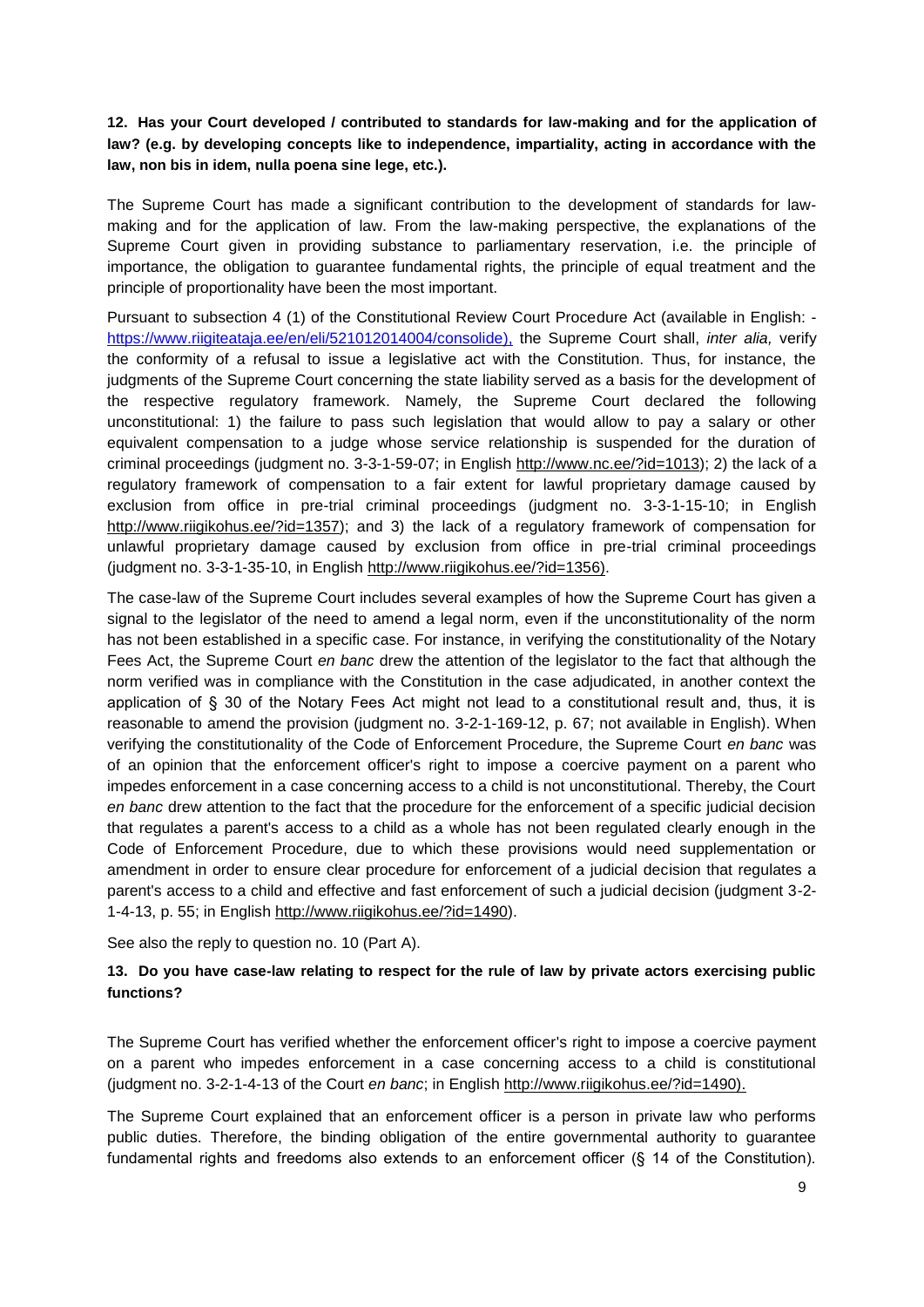Under § 11 of the Constitution, rights and freedoms may only be circumscribed in accordance with the Constitution and the infringement of fundamental rights must be in compliance with the principle of proportionality. As a part of the public authority, an enforcement officer must in their activities take into account the Constitution and laws (p. 51 of the judgment).

The Supreme Court indicated that by transferring the function of enforcing judicial decisions to enforcement officers as persons in private law, the Legislature has extensively regulated, by the Enforcement Officers Act, the status and organisation of the work of the enforcement officer. An enforcement officer shall be impartial in the performance of professional activities and appear trustworthy to all persons for whose benefit or with regard to whom they take steps. An enforcement officer must follow the oath of office and also act in a dignified manner outside of their professional activities. The Enforcement Officers Act sets out the grounds for the professional activities of enforcement officers, the competence of the Ministry of Justice to exercise supervision over enforcement officers, and the procedure for disciplinary liability, as well as the procedure for remuneration of enforcement officers and the grounds for the activity of a common professional association of enforcement officers and bankruptcy trustees. The act establishes restrictions on enforcement officers related to their office, liability for damage wrongfully caused, compulsory professional liability insurance, an obligation of professional confidentiality and an obligation of professional development. The Enforcement Officers Act also regulates enforcement officers' appointment to office, incl. the verification of trustworthiness of applicants for the position of enforcement officer, release from office and suspension of authority.

# **14. Are public officials accountable for their actions, both in law and in practice? Are there problems with the scope of immunity for some officials, e.g. by preventing an effective fight against corruption? Do you have case-law related to the accountability of public officials for their actions?**

The liability of public officials is guaranteed by law.

The Supreme Court has explained in a case of exclusion of a mayor from office for the time of the pretrial proceedings that arising from the principles of the democratic rule of law and unitary state, the legal framework of court proceedings must also apply to mayors or rural municipality mayors in a uniform manner. The criminal proceedings cannot be conducted depending on the discretion of a local government in granting a permission to exclude a mayor or rural municipality mayor from office. Local governments do exist in the interests of the decentralisation of public authority and limitation and balancing of state powers, but on the basis of the Constitution they are not intended to be "a state within a state" (judgment no. 3-4-1-30-15, p. 29; not available in English).

In case no. 3-4-1-54-13 (in Engli[sh http://www.riigikohus.ee/?id=1500\)](http://www.riigikohus.ee/?id=1500) the Supreme Court reviewed on the basis of the request of the Chancellor of Justice whether it is in conflict with the Constitution that preliminary examination of taking the procedural steps set out in subsection 1 of § 377 of the Code of Criminal Procedure in respect of a member of the *Riigikogu* has been granted to the sole competence of the Chancellor of Justice. The Supreme Court also reviewed whether parliamentary privilege of a member of the *Riigikogu* is violated by the fact that the law does not provide for any preliminary examination by an impartial decision-maker of searches to be conducted on the premises of a member of the *Riigikogu.*

Pursuant to § 76 of the Constitution, a member of the *Riigikogu* enjoys parliamentary privilege. They may be prosecuted only on a proposal of the Chancellor of Justice and with the consent of a majority of the members of the *Riigikogu.* The Supreme Court clarified that the Constitution does not explain the substance of general parliamentary privilege in greater detail, leaving the Legislature with a wide, but not unlimited discretion when it comes to the issue of which coercive measures and according to which procedure may be imposed in respect of a member of the *Riigikogu.* On one hand, the first sentence of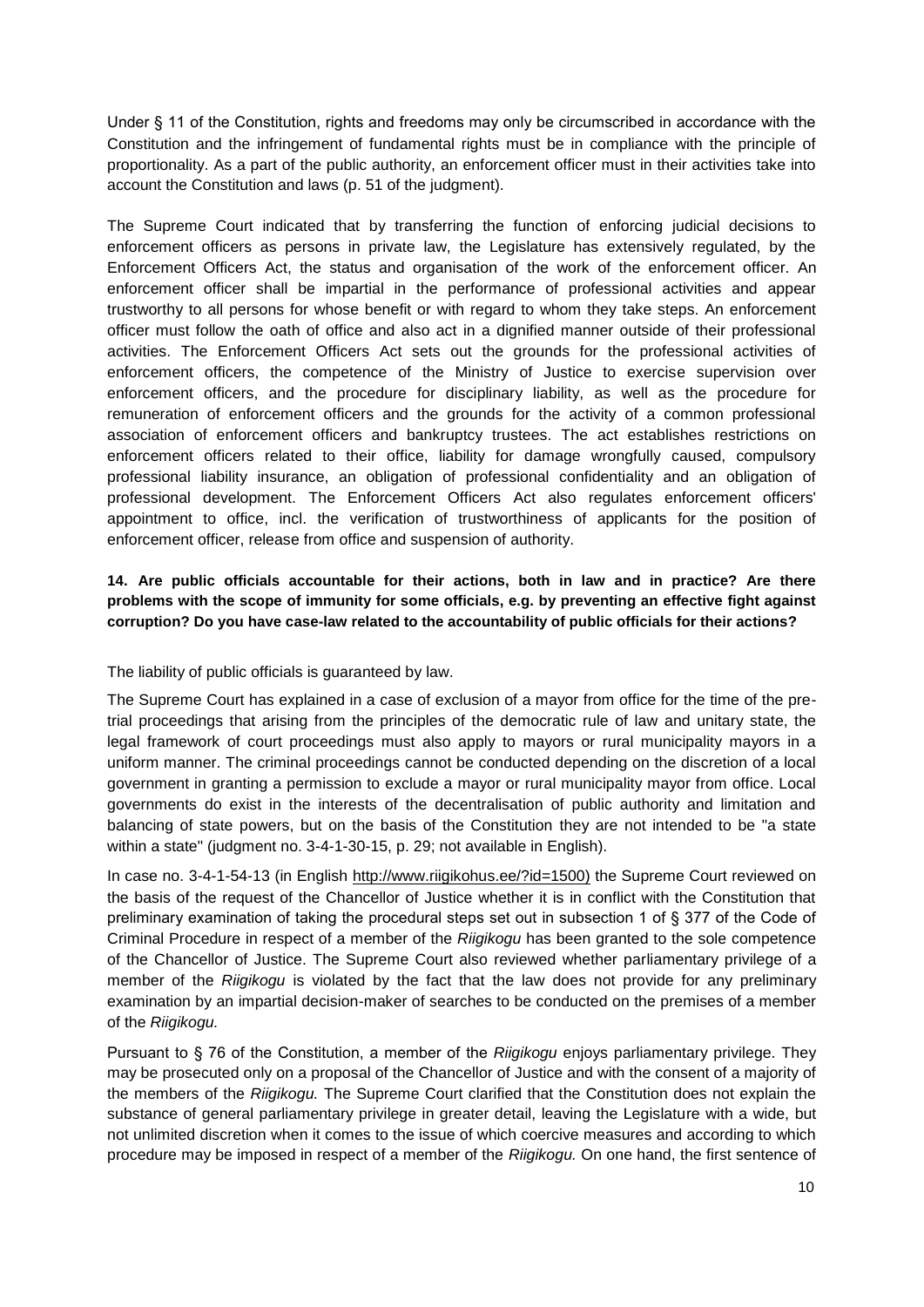§ 76 of the Constitution does not allow establishing parliamentary privilege of a member of the *Riigikogu* in so strict or inefficient terms that this would distort the nature of parliamentary privilege, leaving the core of the institute unprotected. On the other hand, the principles and fundamental rights of a state with democratic rule of law and state authority do not allow making members of the *Riigikogu* immune with the help of the institute of parliamentary privilege or granting them rights that disproportionately harm the public order or the rights and interests of other persons (p. 39 of the judgment).

The Chancellor of Justice was of the opinion that subsections 1, 3, 5 and 6 of § 377 of the Code of Criminal Procedure are unconstitutional to the extent that these provisions do not provide for the prior consent of an impartial decision-maker, who is independent of the Executive, for searching on the premises of a member of the *Riigikogu.* The Chancellor of Justice submitted that the conduct of a search may be one of the most effective means for harming the reputation of a political opponent and for influencing their activities therethrough. The Supreme Court did not agree to such an opinion of the Chancellor of Justice, but found that parliamentary privilege does not protect, at least in general, a member of the *Riigikogu* against harm to reputation. According to the Supreme Court, an opposite interpretation would make parliamentary privilege of a member of the *Riigikogu* too wide.

In summary, the Supreme Court held that the first sentence of § 76 of the Constitution does not impose any obligation on the Legislature to provide for a special procedure (preliminary examination by an impartial decision-maker) for all the searches conducted at sites related to a member of the *Riigikogu.* However, the Supreme Court added that taking into account the Legislature's wide discretion upon the provision of substance to parliamentary privilege of a member of the *Riigikogu,* it would not be unconstitutional if the law provided for an independent preliminary examination for searching at least some of the sites related to a member of the *Riigikogu.* The Supreme Court held that although the core of parliamentary privilege of a member of the *Riigikogu* does not cover protection against a search, a search may still affect the fulfilment of the functions of a member of the *Riigikogu* (p. 56 of the judgment).

### **IV. The law and the individual**

### **15. Is there individual access to your Court (direct / indirect) against general acts / individual acts? Please briefly explain the modalities / procedures.**

Pursuant to § 15 of the Constitution, everyone is entitled to petition the court that hears his or her case to declare unconstitutional any law, other legislative instrument, administrative decision, or measure which is relevant in the case. The Constitutional Review Court Procedure Act does not provide for the possibility to lodge an individual complaint with the Supreme Court. Nevertheless, the Supreme Court *en banc* has, under exceptional circumstances, recognised in its case-law - arising from § 13, 14 and 15 of the Constitution - the right of a person of direct recourse to the Supreme Court in order to have their fundamental rights protected. However, this only applies if the person has no other effective possibility to exercise the right guaranteed under § 15 of the Constitution to have their rights protected by the court. Such a possibility is primarily absent if the state has failed to perform the obligation to establish proper court proceedings for the protection of fundamental rights, which would be fair and ensure the effective protection of the person's rights (see the judgment of the Supreme Court *en banc* of 17 March 2003 in case no. [3-1-3-10-02,](http://www.riigikohus.ee/?id=11&tekst=222465804) p. 17; ruling of the Constitutional Review Chamber of 23 January 2014 in case no. 3-4-1-43-13, p. 9). Thus, the foregoing case-law of the Supreme Court also indicates that an individual complaint is not allowed if the person has had a possibility to protect their subjective rights in the course of the proper court proceedings established therefor (ruling no. 3-4-1-34-15 of the Constitutional Review Chamber of the Supreme Court of 19 April 2016, p. 26).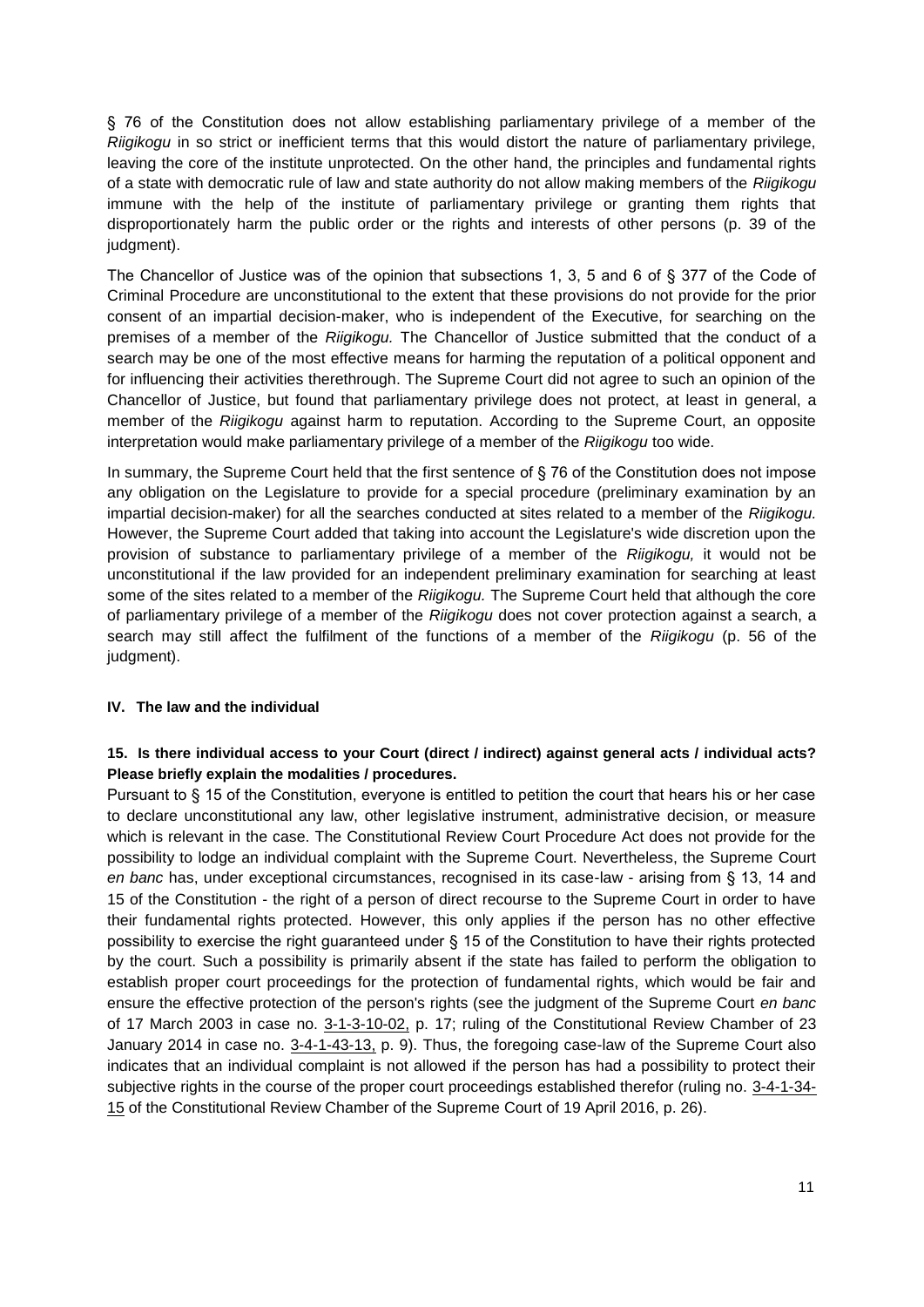### **16. Has your Court developed case-law concerning access to ordinary / lower courts (e.g. preconditions, including, costs, representation by a lawyer, time limits)?**

In the course of constitutional review proceedings the Supreme Court has addressed the matters of absence of the right of appeal, high state fee rates, procedural assistance and jurisdiction in connection with the fundamental right of access to courts.

In case no. 3-1-1-5-13, the Supreme Court *en banc* reviewed the constitutionality of the norm precluding the contestation of the ruling for the enforcement of the sentence of imprisonment substituted by community service. The Supreme Court explained that pursuant to subsection 24 (5) of the Constitution, in accordance with the procedure provided by law, everyone is entitled to appeal a judgment rendered in his or her case to a higher court. Subsection 24 (5) of the Constitution forms a part of the fundamental right to judicial protection, the objective of which is to ensure the review of a court decision in order to avoid errors and mistakes in court decisions. The Supreme Court took a view that the restriction on the right of appeal provided for in clause 385 26) of the Code of Criminal Procedure is not a proportional measure to achieve the efficiency of the court system and disproportionately infringes the fundamental right guaranteed by subsection 24 (5) of the Constitution. Taking into account the effect caused by the ruling for the enforcement of the sentence of imprisonment on the fundamental rights (incl. the fundamental right to liberty) of a convicted offender and the extensive discretion of a judge in charge of enforcement of the court judgment, a court of higher instance must have a possibility to review the correctness of the decision of the judge in charge of enforcement of the court judgment.

The Supreme Court *en banc* has clarified that the right to judicial protection and right of appeal are important fundamental rights and, in accordance with subsections 15 (1) and 24 (5) of the Constitution, these rights must be guaranteed for everyone and not only to persons who are able to participate in covering expenses. If the provision of procedural assistance is precluded, but the person actually does not have any funds to pay the state fee prescribed, the recourse to the court is not only aggravated, but the person has been completely deprived of such a possibility. As a consequence, the rights for the protection of which the person wants to have recourse to the court will not be protected, either. To ensure that the state fee is not killing the judicial protection, the procedural assistance shall preclude a situation where the rights of a person having recourse to the court with a hope of success will not be judicially protected only due to his or her financial situation (judgment no. 3-3-1-35-15, points 41-42; not available in English).

In case no. 3-4-1-31-15, the obligation of the applicant residing within the jurisdictional district of Tartu Administrative Court to file a complaint against the Social Insurance Board with Tallinn Administrative Court was contested. The Supreme Court explained in this case that the substantive scope of protection of the fundamental right of recourse to the courts under § 15 (1) of the Constitution covers all aspects of initiating judicial proceedings for protection of subjective rights the protection of which cannot be deduced from another fundamental right. *Inter alia,* the fundamental right of recourse to the courts under § 15 (1) of the Constitution, in combination with § 104 (2) clause 14 and § 148 of the Constitution, gives rise to the duty of the legislator to establish a judicial system that ensures access to the administration of justice for everyone without unreasonable effort. Norms of procedural law on jurisdiction restrict the opportunity of individuals to have recourse to a court of their choice, including the right to bring a complaint in the administrative court closest to their residence, and, thereby, interfere with the fundamental right guaranteed under § 15 (1) of the Constitution (judgment 3-4-1-31- 15, p. 36; in Engli[sh http://www.riigikohus.ee/?id=1640\).](http://www.riigikohus.ee/?id=1640)

The Supreme Court has extensive case-law in the matter of constitutionality of the state fee rates. See the reply to question no. 7 (Part A).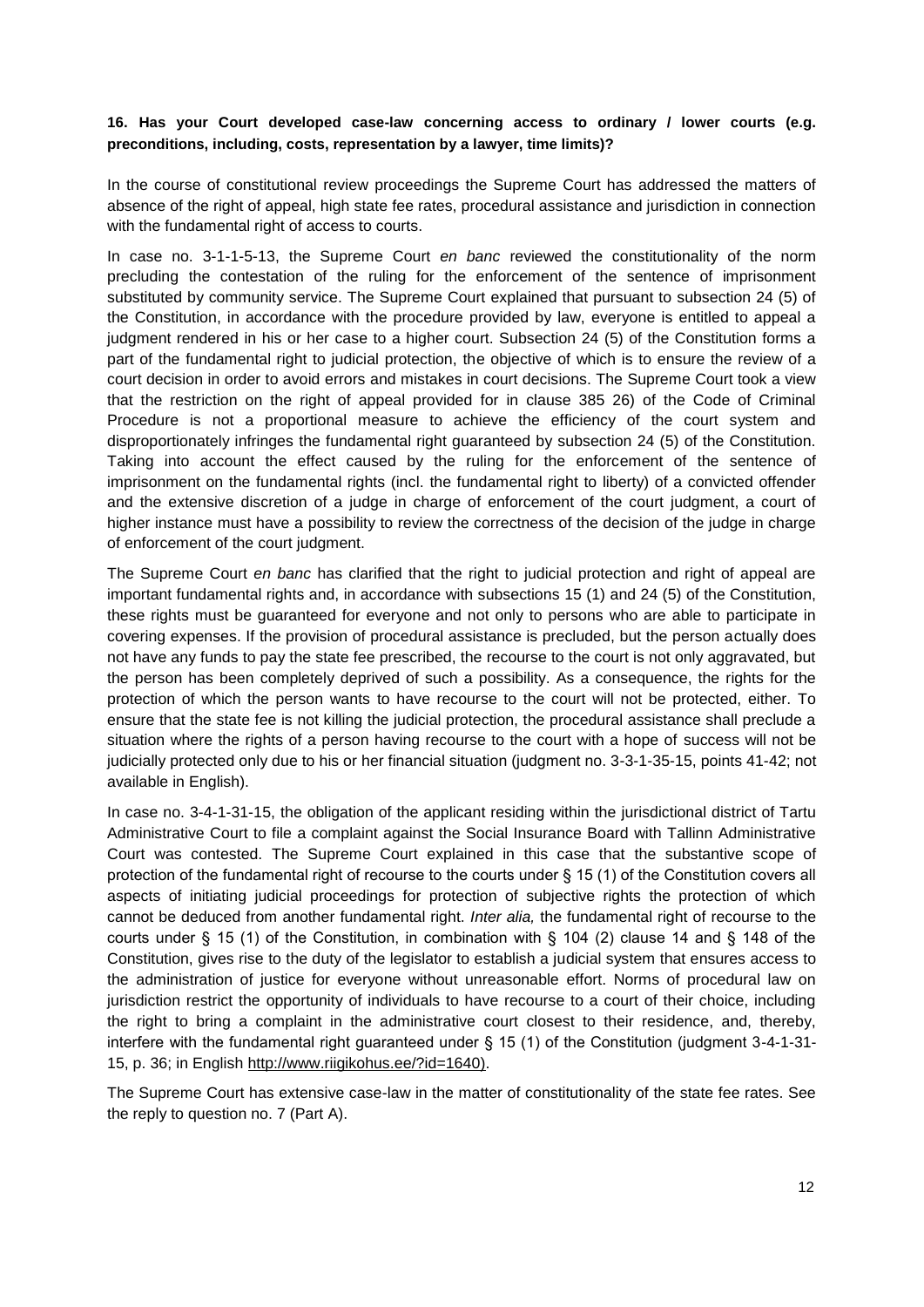#### **17. Has your Court developed case-law on other individual rights related to the rule of law?**

The Supreme Court assesses the adherence to the rule of law in all constitutional review cases concerning the protection of fundamental rights (different elements of the rule of law form a part of the review scheme of fundamental rights).

The Supreme Court *en banc* has, for example, addressed the rule of law in case no. **3-1-2-2-11** (in English: [http://www.riigikohus.ee/?id=1346\),](http://www.riigikohus.ee/?id=1346) where it was found that § 366 of the Code of Criminal Procedure infringes disproportionately the fundamental rights guaranteed in § 20(1) and in § 14 and § 15(1) of the Constitution to the extent it does not prescribe as a ground for review the entry into force of a judgment made in a general procedure whereby the lack of a criminal act is established if in the criminal matter under review imprisonment has been imposed on a person as punishment for participation in that criminal act by a judgment made in a general procedure. The lack of an option for review was considered as an appropriate and necessary measure for guaranteeing legal certainty arising from the rule of law, which would justify the infringement as a significant constitutional principle, but, at the same time, the **fundamental right to liberty** is one of the most significant fundamental rights and imprisonment infringes the fundamental right to liberty very intensely. Respect for and protection of fundamental rights and fair proceedings for the protection of one's rights (§§ 14 and 15 of the Constitution) are important constitutional values which also underlie the principle of a state based on the rule of law.

# **18. Is the rule of law used as a general concept in the absence of specific fundamental rights or guarantees in the text of the Constitution in your country?**

This is possible because § 10 of the Constitution is the so-called development clause of fundamental rights, the main function of which is to demonstrate that fundamental rights are not stagnant and closed, but they are developing and open. This is a unique provision at the international level: it has a pretty laconic wording, mentioning only that other rights are not precluded. If other rights are not precluded, this means that the fundamental rights have not been exhaustively listed in the Constitution. Thereby, § 10 provides for the openness of the catalogue of fundamental rights. § 10 establishes two prerequisites for the fundamental right to be created: this must either arise from the spirit of the Constitution or be in conformity therewith.

However, it must be noted that the Constitution of the Republic of Estonia includes § 19 that provides for the general freedom of action. This provision is the so-called capturing right in a situation where the norm under dispute does not infringe the scope of protection of any specific fundamental right. However, the Supreme Court has sometimes made decisions where the infringement of fundamental rights is not treated (although this would be possible), but only the rule of law is addressed.

The situation is different if the dispute is substantially held between the state authorities and the level of the fundamental rights is not primary for the adjudication of the case.

In terms of significant decisions, where the Supreme Court has dealt with the rule of law without fundamental rights, the constitutional review of the Courts Act treating the general application of the rule of law can be mentioned from among the recent case-law. The question was who may administer justice and subsection 146 (1) of the Constitution was substantially considered as the specification of the rule of law (judgment no. 3-4-1-29-13 of the Supreme Court *en banc,* in English [http://www.riigikohus.ee/?id=1499\).](http://www.riigikohus.ee/?id=1499) In the case concerning the immunity of a member of the *Riigikogu,* the matter mainly focused on the principle of democracy (judgment no. 3-4-1-54-13 of the Constitutional Review Chamber of the Supreme Court, in English [http://www.riigikohus.ee/?id=1500\).](http://www.riigikohus.ee/?id=1500)

In the context of the European Union, the principle of a democratic state subject to the rule of law and